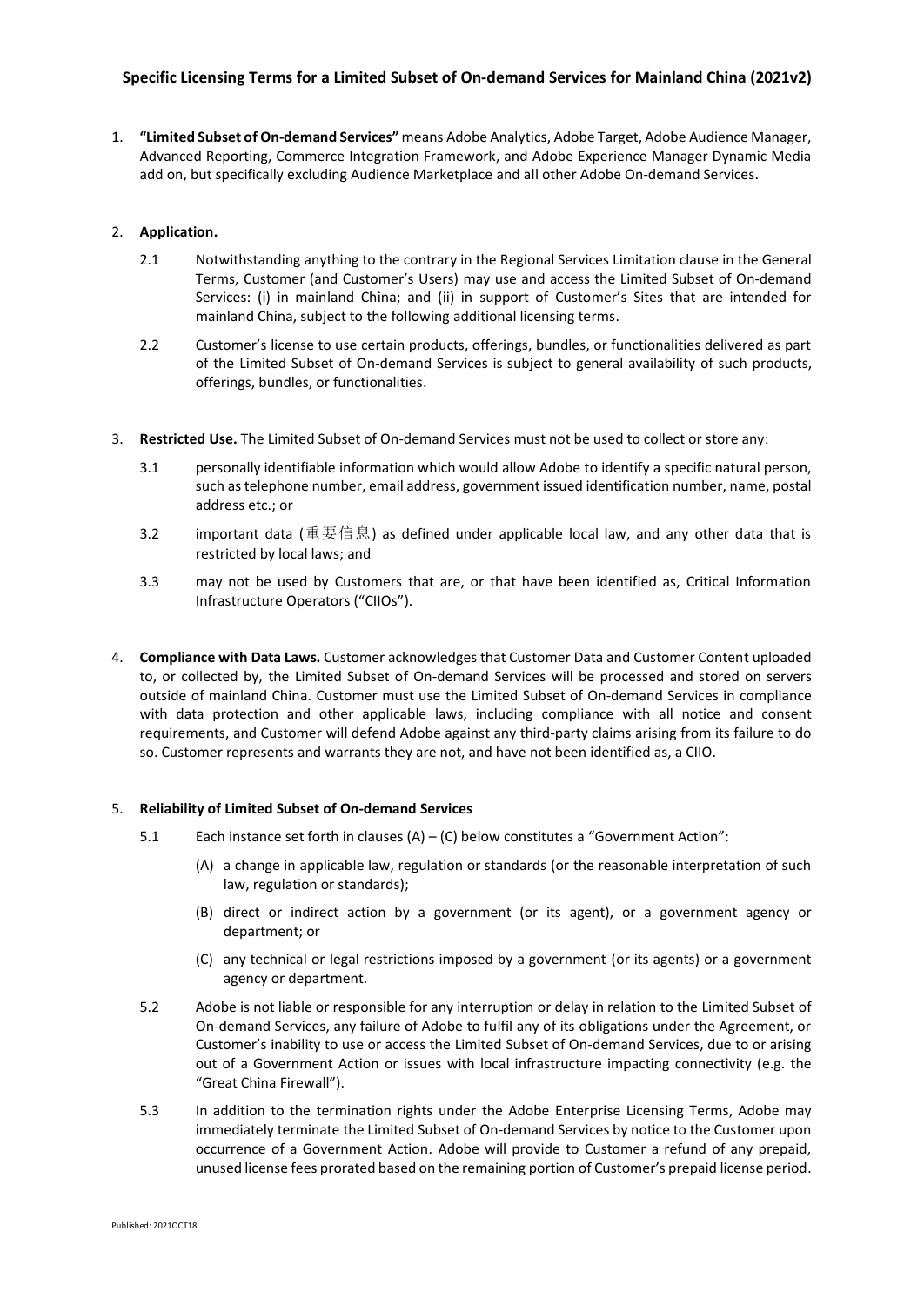# 中国本土向けオンデマンドサービスの限定的サブセット固有使用許諾条件**(2021v2)**

1. 「オンデマンドサービスの限定的サブセット」とは、Adobe Analytics, Adobe Target, Adobe Audience Manager, Advanced Reporting, Commerce Integration Framework, Adobe Experience Manager Dynamic Media add on を意味しますが、特に Audience Marketplace およびその他のすべてのオンデ マンドサービスを除きます。

#### 2. 適用

- 2.1 アドビ基本利用条件の地域によるサービスの制限の項の定めにかかわらず、お客様(お よびお客様のユーザー)は、 (i)中国本土内で、且つ(ii)中国本土向けに意図されたお客様 サイトをサポートするために、オンデマンドサービスの限定的サブセットを使用および これにアクセスすることができますが、以下の追加ライセンス条件に従うことを条件と します。
- 2.2 オンデマンドサービスの限定的サブセットの一部として提供される一定の製品、オファ リング、バンドル、または機能を使用するお客様のライセンスは、かかる製品、オファ リング、バンドル、または機能の一般的な可用性に依存します。
- 3. 使用の制限 オンデマンドサービスの限定的サブセットは、以下の収集または保存に使用するこ とはできません。
	- 3.1 アドビが特定の自然人を識別することを可能する個人を特定するデータ。これには電話 番号、電子メールアドレス、政府発行の ID 番号、氏名、住所などが含まれます。または、
	- 3.2 適用される現地の法令に定義される重要データ(重要信息)、および現地の法令により 制限されるその他のデータ。および
	- 3.3 重要情報インフラストラクチャ運営者(CIIO)であるか、もしくは CIIO として特定され ているお客様は、一切使用することができません。
- 4. データ法令の遵守 お客様は、オンデマンドサービスの限定的サブセットにアップロードまたは 収集されたお客様データおよびお客様コンテンツが、中国本土外のサーバーで処理および保存さ れることを了承します。お客様は、すべての通知および同意の要件の遵守を含め、データおよび 他の適用法令を遵守してオンデマンドサービスの限定的サブセットを使用するものとし、これを 怠ったことに起因して生じた第三者からの請求からアドビを防御するものとします。お客様は、 重要情報インフラストラクチャ運営者(CIIO)ではなく、かつ CIIO として特定されていないこと を表明保証するものとします。

### 5. オンデマンドサービスの限定的サブセットの信頼性

- 5.1 以下の(A)から(C)項に定める各事由は、「政府の措置」を構成します。
	- (A) 適用法令もしくは基準(もしくはかかる法令または基準の合理的解釈)の変更
	- (B) 政府(その代理人を含みます)または政府機関または政府部局による直接的または 間接的な措置、または
	- (C) 政府(その代理人を含みます)または政府機関または政府部局により課される技術 的もしくは法的な制限。
- 5.2 政府の措置または接続に影響を与える地域のインフラの問題(例えば、「グレートファ イアウォール」)に起因または関連して生じた、一切のオンデマンドサービスの限定的 サブセットに関連する中断または遅延、アドビによる本契約に基づく義務の不履行、ま たはお客様によるオンデマンドサービスの限定的サブセットの使用不能またはこれへの アクセス不能について、アドビは責任を負いません。